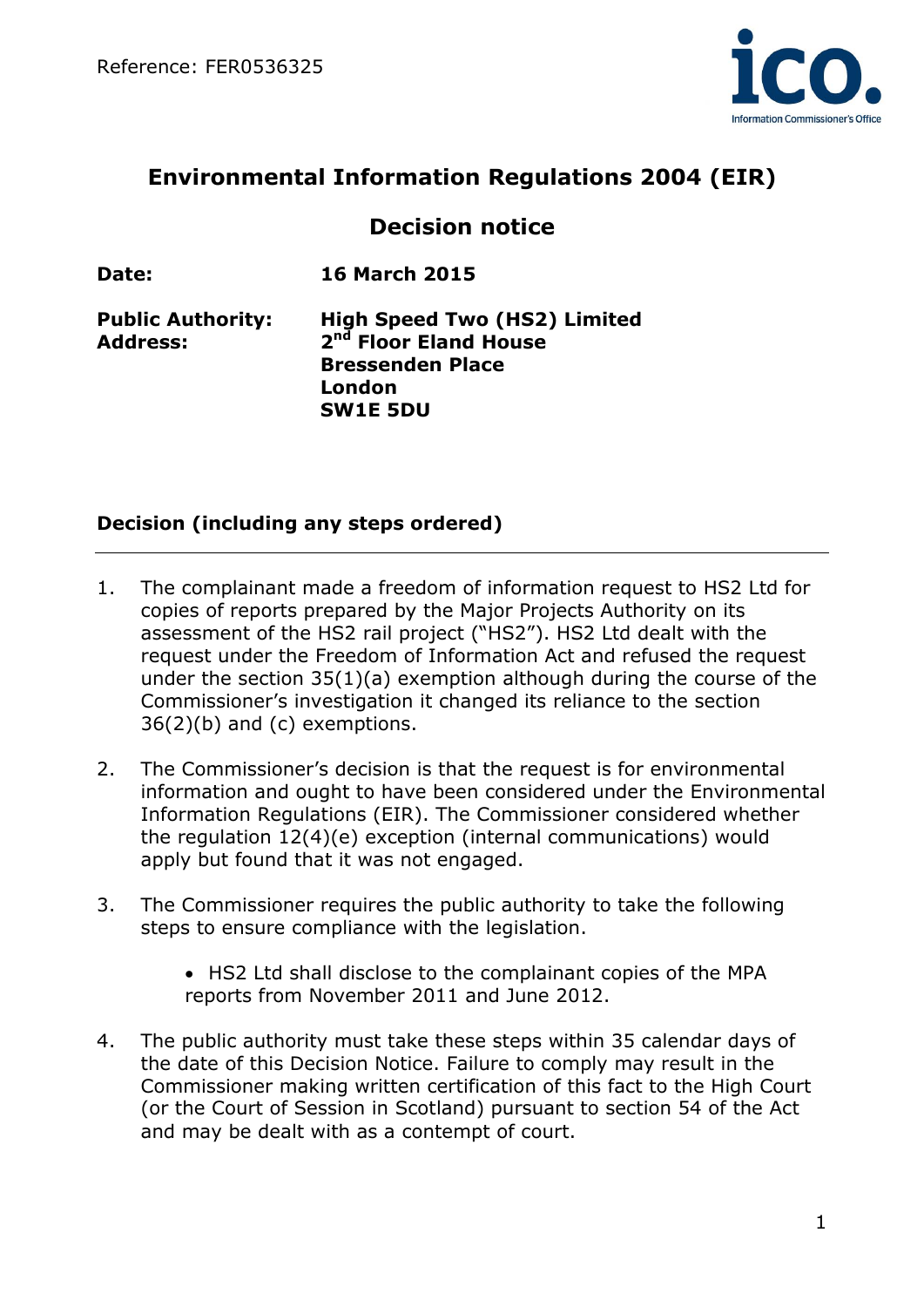

# **Background**

- 5. The complaint in this case concerns a request for copies of assessment reports prepared by the Major Projects Authority. The Commissioner has already considered disclosure of one of the withheld reports in a previous case which involved a request made to the Cabinet Office. In that case (referred to in this notice as "the Cabinet Office case") the Commissioner issued a Decision Notice in June 2013 in which he found that a report produced by the MPA in November 2011 was environmental and ordered that it be disclosed.<sup>1</sup>
- 6. The Secretary of State for Transport subsequently issued a veto of the Commissioner's decision pursuant to section 53 of the Freedom of Information Act 2000 (FOIA) and regulation 18(6) of the EIR. The Secretary of State's veto is currently the subject of judicial review proceedings.

#### **Request and response**

 $\overline{a}$ 

- 7. On 12 July 2013 the complainant made a freedom of information request to HS2 Ltd for information regarding assessment reports prepared by the Major Projects Authority (MPA) concerning the deliverability of HS2. The request referred to an earlier request which had been made to HS2 Ltd and which was dealt with under the reference FOI2-414. That request asked for, amongst other things, the MPA's assessment of HS2. The complainant's new request read as follows:
	- *i. all the information that was requested in that earlier request, as documented in the response, and which was acknowledged to be held by HS2 Ltd.*
	- *ii. In addition, please confirm the date that MPA assessment, that is acknowledged to be held by HS2 Ltd, was provided to HS2 Ltd. Please provide copies of any accompanying correspondence received.*

 $1$  FER0467548 [http://ico.org.uk/~/media/documents/decisionnotices/2013/fer\\_0467548.ashx](http://ico.org.uk/~/media/documents/decisionnotices/2013/fer_0467548.ashx)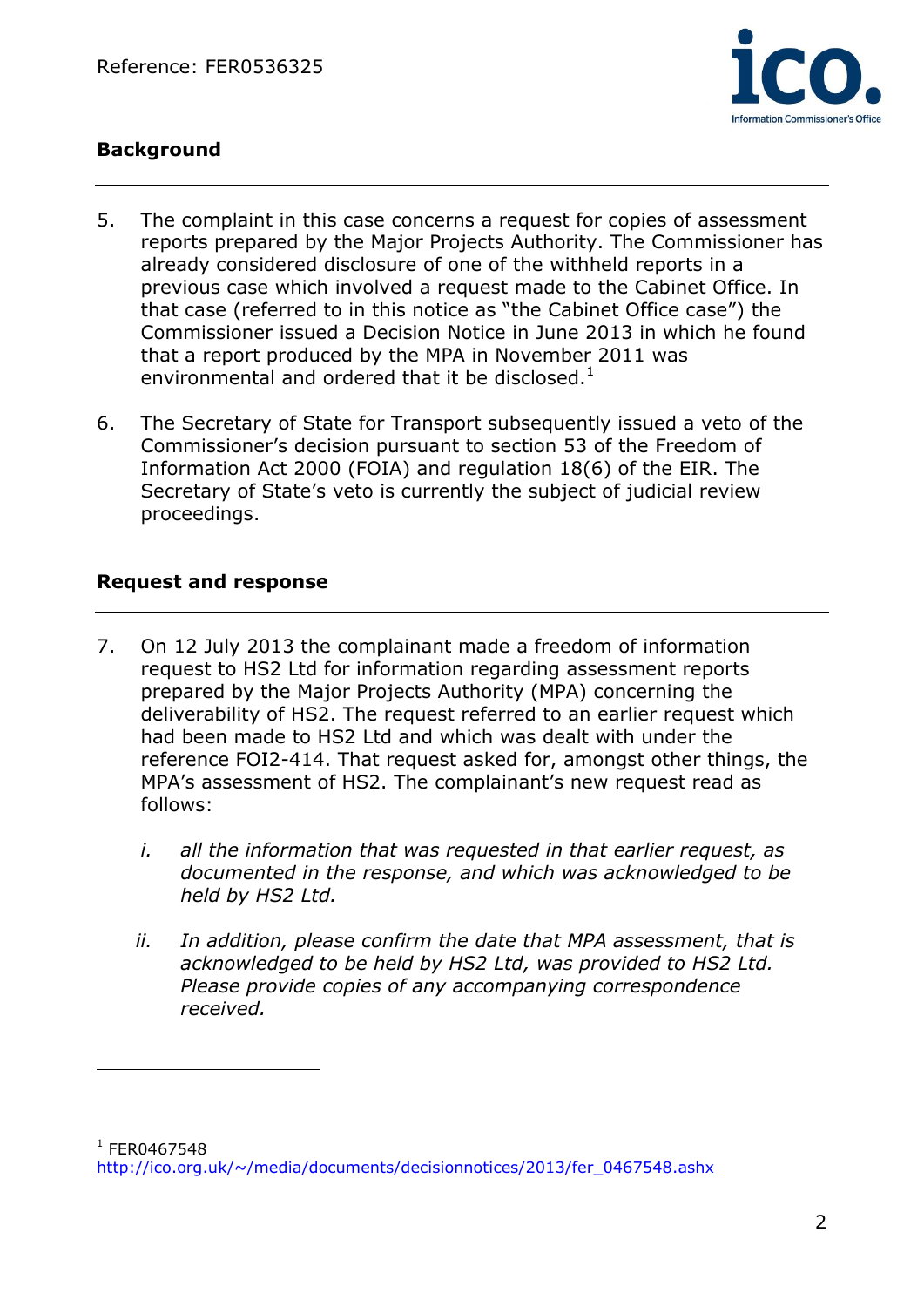

- *iii. In addition, your response contains the following reference. "The meeting minutes where the Major Projects Authority (MPA) assessment of HS2 was discussed can be found on our website: http://www.hs2.org.uk/assets/x/79388. These minutes also include HS2 Ltd's assessment of the points raised." Those minutes are no longer available on your website and the link provided is "broken." Please provide me with a copy of those minutes.*
- *iv. In addition to all the above, please provide me with a copy of any and all subsequent further assessments of the HS2 project made by the Major Projects Authority that you hold. Please also confirm the dates that each of these was provided to HS2 Ltd.*
- *v. Please also provide copies of any and all further minutes, communications with third parties (including DfT or the Cabinet Office) or other information held by HS2 Ltd that relate to the consideration of the HS2 project by the Major Projects Authority.*
- 8. In making his request the complainant also said that in his view it should be considered under the EIR as the information was environmental information as defined in regulation  $2(1)(c)$  and  $2(1)(e)$ . HS2 Ltd responded to the request on 30 July 2013. In response to the first part of the request it explained that the MPA assessment of HS2 (part 5 of the 2012 request referred to by the complainant) was available online. It also responded to the other parts of the original request but this aspect of the response does not appear to be in dispute.
- 9. The response complied with the second and third parts of the requests. For part 4 of the request HS2 Ltd explained that the information was not held as there had been no assessment reports since July 2012. HS2 Ltd did not comply with part 5 of the request and instead informed the complainant that FOI legislation provides for access to information rather than documents and that he should indicate what additional information he required regarding the MPA review beyond that which had already been provided.
- 10. On 9 September 2013 the complainant contacted HS2 Ltd again to ask that it carry out an internal review of its handling of the request. In doing so he challenged a number of aspects of the response which the Commissioner has summarised below:
	- The request should have been considered under the EIR.
	- The MPA assessment of HS2 (which had been refused under s.35 in the earlier request) was not disclosed. Instead the complainant was provided with a link to an internet address which was "merely a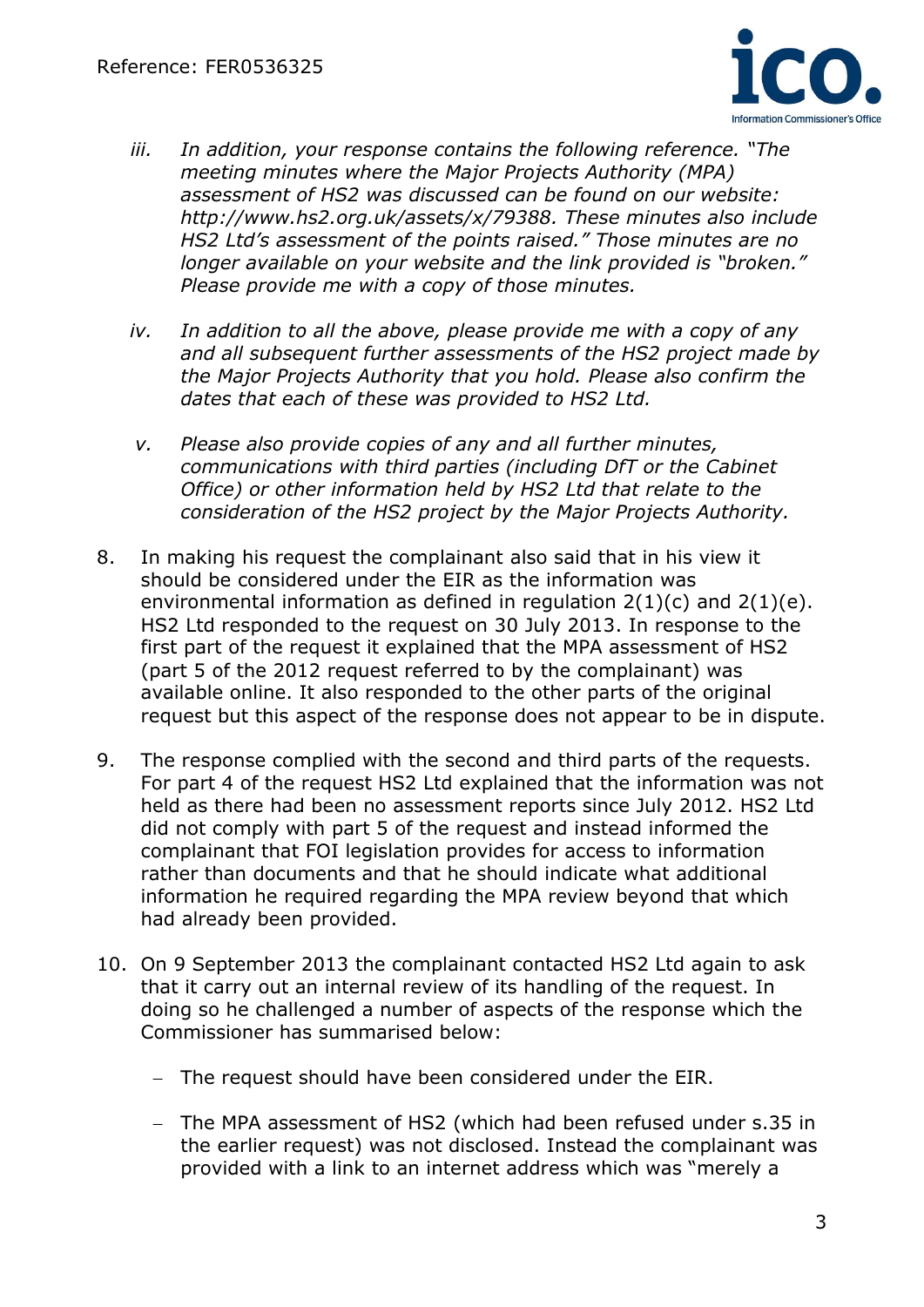

tabulated summary of some MPA information", not the actual report.

- The HS2 holds copies of the Autumn 2011 report and the Summer 2012 report. These would fall within the scope of his request but were not provided and no reason was given as to why they were withheld.
- Even if FOIA rather than EIR applied to the information, section 35(1)(a) could not be applied because the HS2 Ltd is a nondepartmental public body ("NDPB") not a government department.
- 11. HS2 Ltd presented the findings of its internal review on 1 November 2013. First of all, HS2 Ltd maintained that FOIA, rather than the EIR, was the correct regime to apply to the request. It also upheld its position that FOIA provided access to information rather than documents which was used as grounds for refusing that part of the complainant's request which asked for communications with third parties that relate to the consideration of the HS2 project by the MPA. HS2 Ltd also said that its original response to the request was correct as it had understood that the complainant was asking for a copy of the MPA assessment rather than the MPA report. It said that it would consider disclosure of the MPA report as a new request. It subsequently explained that this was being refused by relying on the section 35(1)(a) exemption.
- 12. The complainant contacted HS2 Ltd on 3 November 2013 to ask again that it reconsider its response to his request. He again questioned the decision to deal with the request under FOIA rather than the EIR. He also argued that even if FOIA were to apply, the section 35(1)(a) exemption could not be relied on by HS2 Ltd as this exemption can only be used by government departments. He also asked HS2 Ltd to reconsider its response that it does not have to comply with part of the request because FOIA only provides for a right of access to information not documents.

### **Scope of the case**

- 13. On 27 March 2014 the complainant contacted the Commissioner to complain about the way his request for information had been handled.
- 14. The Commissioner subsequently agreed with the complainant that the scope of his investigation would be to consider whether or not the requested information was environmental and therefore what access regime the request should have been considered under. The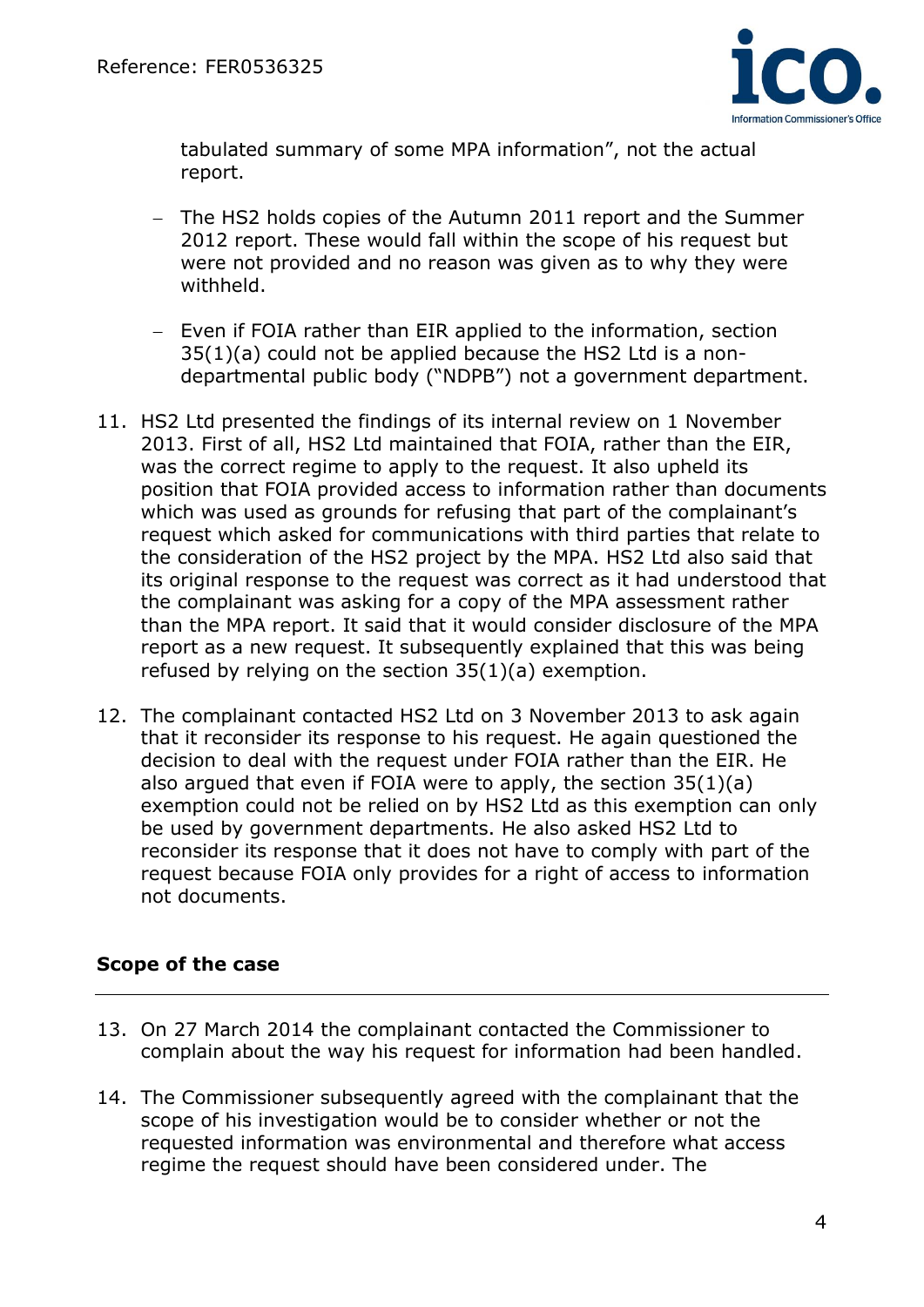

Commissioner would then go on to consider whether HS2 Ltd holds a copy of the MPA assessment reports and if so, whether they ought to have been disclosed.

15. During the course of the Commissioner's investigation HS2 Ltd withdrew its reliance on section 35(1)(a) (formulation and development of government policy) and instead substituted this with the exemptions in section 36(2)(b) and (c) (prejudice to effective conduct of public affairs). It maintained that the information should be considered under FOIA but argued that were the Commissioner to decide that the EIR should be applied it would seek to rely on regulation 12(4)(e) which provides an exception for internal communications.

#### **Reasons for decision**

#### **Environmental information**

16. The Commissioner's first task is to consider whether the requested information is environmental. Environmental information is defined in regulation 2(1) of the EIR:

*"environmental information" has the same meaning as in Article 2(1) of the Directive, namely any information in written, visual, aural, electronic or any other material form on—*

*(a) the state of the elements of the environment, such as air and atmosphere, water, soil, land, landscape and natural sites including wetlands, coastal and marine areas, biological diversity and its components, including genetically modified organisms, and the interaction among these elements;* 

*(b) factors, such as substances, energy, noise, radiation or waste, including radioactive waste, emissions, discharges and other releases into the environment, affecting or likely to affect the elements of the environment referred to in (a);* 

*(c) measures (including administrative measures), such as policies, legislation, plans, programmes, environmental agreements, and activities affecting or likely to affect the elements and factors referred to in (a) and (b) as well as measures or activities designed to protect those elements;* 

*(d) reports on the implementation of environmental legislation; (e) cost-benefit and other economic analyses and assumptions used* 

*within the framework of the measures and activities referred to in (c); and*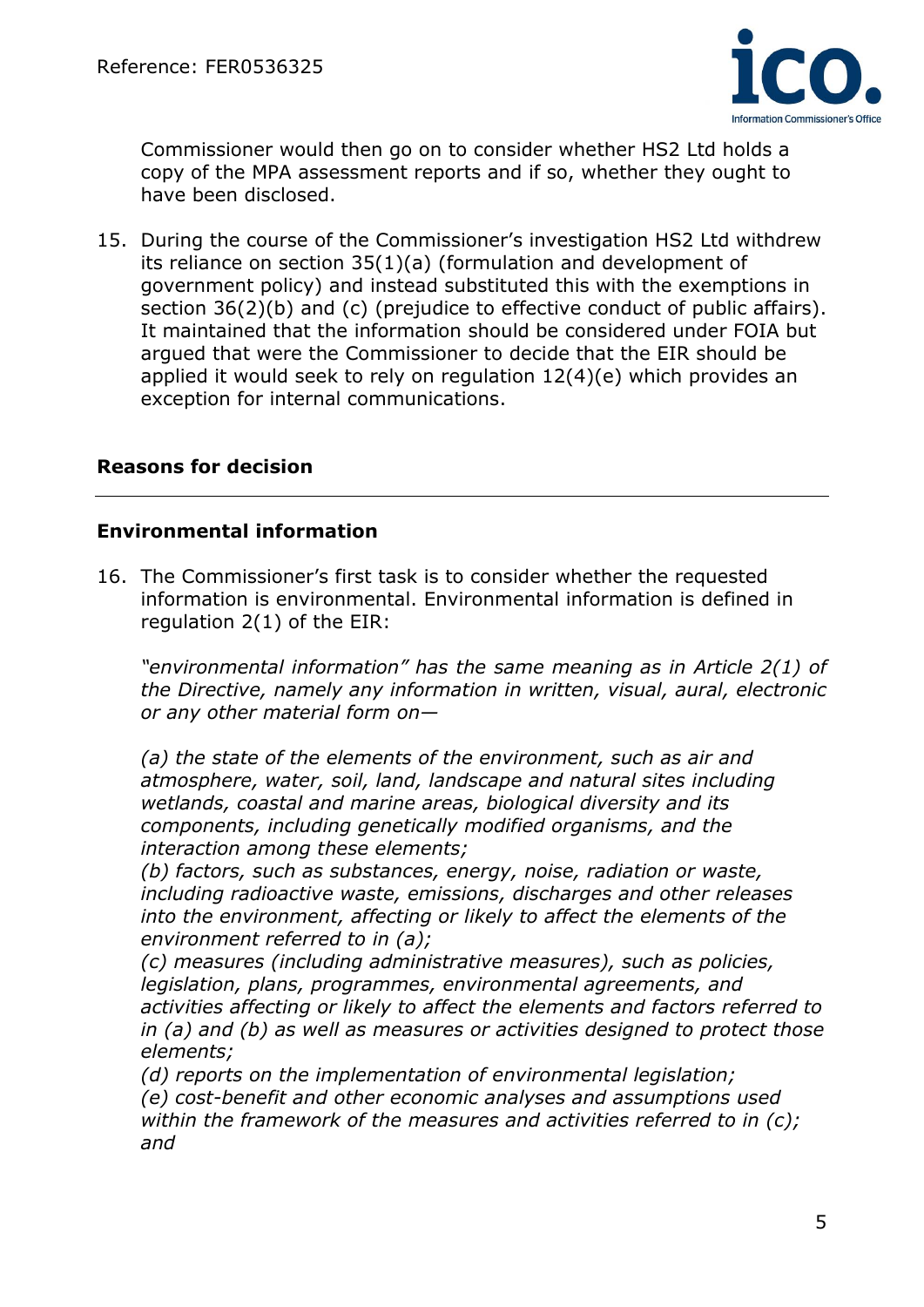

*(f) the state of human health and safety, including the contamination of the food chain, where relevant, conditions of human life, cultural sites and built structures inasmuch as they are or may be affected by the state of the elements of the environment referred to in (a) or, through those elements, by any of the matters referred to in (b) and (c);* 

- 17. As the Commissioner found in the Cabinet Office case, HS2 is a measure or programme which is likely to affect many of the elements and factors referred to in regulations 2(1)(a) and (b). As noted in that case, its construction is likely to affect land and landscape, and its construction and operation will be likely to have a significant impact on environmental factors such as energy and noise.
- 18. For its part, HS2 Ltd said that it did not dispute that HS2, during construction and operation, will have an effect on the state of elements of the environment and factors such as noise, the requested information relates not to the assessment of the HS2 project itself but the management of the HS2 programme by the Department for Transport (DfT). Therefore, it argued that the MPA reports are too far removed from the HS2 project to fall within regulation 2(1).
- 19. The Commissioner's view is that the information is clearly 'on' HS2 which is a measure likely to affect the elements and factors in regulation 2(1)(a). Therefore, the information is clearly environmental information by virtue of regulation  $2(1)(c)$ .
- 20. Having satisfied himself that the EIR is the correct regime to apply, the Commissioner has gone on to consider the regulation 12(4)(e) exception rather than the exemptions cited under FOIA.

# **Regulation 12(4)(e)**

- 21. Regulation 12(4)(e) provides that a public authority may refuse to disclose information to the extent that it involves the disclosure of internal communications. Regulation 12(8) of the EIR specifies that for these purposes internal communications includes communications between government departments. In this case the requested information consists of two reports prepared by the Major Projects Authority and subsequently passed to the DfT and HS2 Ltd. The first report was produced in November 2011 and a second subsequent report produced in June 2012. The first report was considered in the Cabinet Office case referred to above.
- 22. The Major Projects Authority is a partnership between the Cabinet Office and HM Treasury and its "fundamental aim" is described as "significantly improving the delivery success rate of major projects across central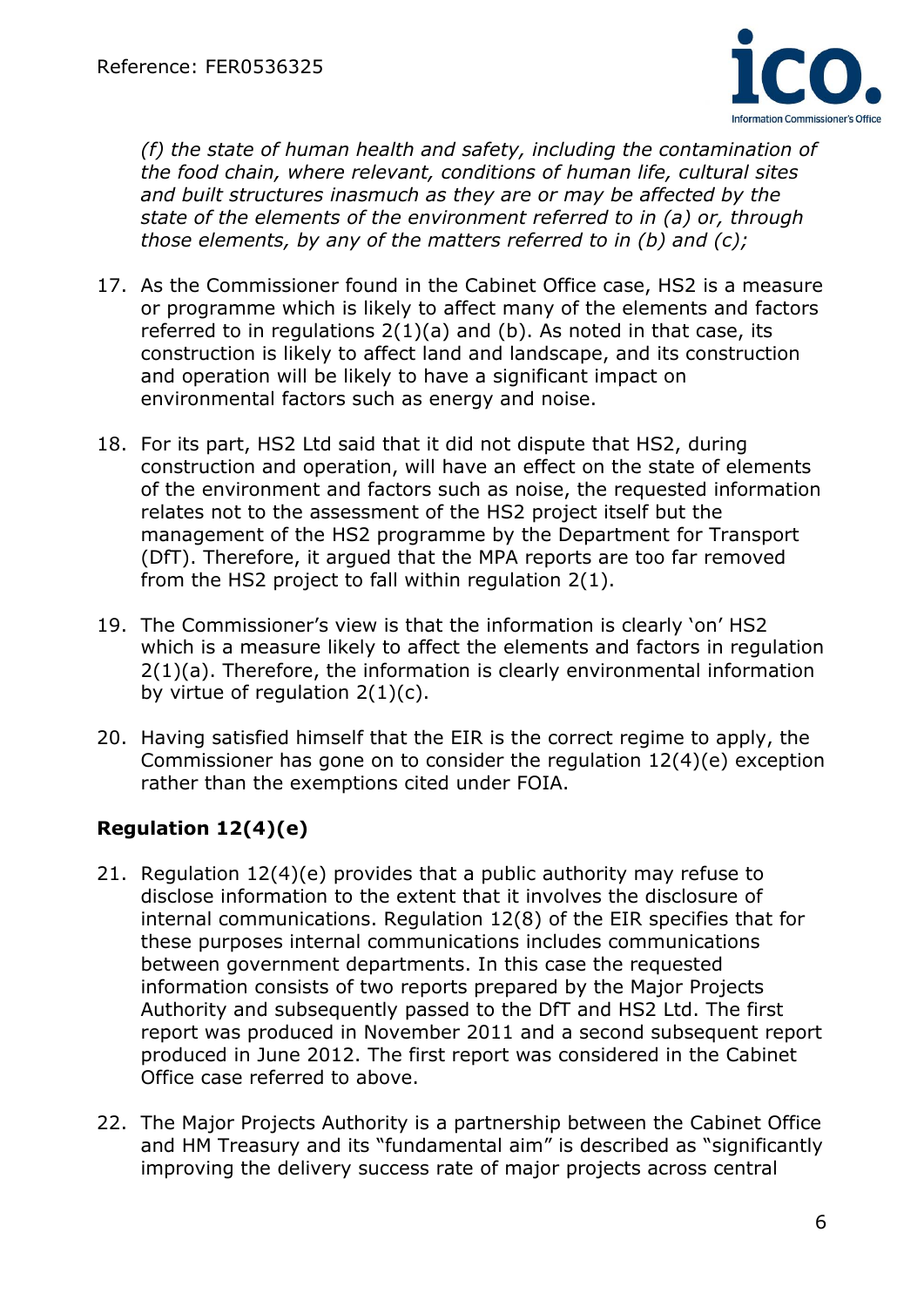

government".<sup>2</sup> HS2 Ltd is not a government department but is instead a (NDPB) and a company limited by guarantee, its sole member being the Secretary of State for Transport.

- 23. HS2 offered the following arguments as to why it believed that the information can be classed as an internal communication:
	- *i. HS2 Ltd was formed by the DfT;*
	- *ii. It is wholly-owned and funded solely by the DfT;*
	- *iii. It has staff seconded from the DfT who are remunerated on a basis determined by the DfT;*
	- *iv. It has a Chairman and Board appointed by the Secretary of State for Transport;*
	- *v. It has aims, roles and responsibilities which are set by the DfT, and set only by the DfT; and is in all respects created in order to do the bidding of the DfT and the Secretary of State;*
	- *vi. The matters from time to time entrusted to HS2 Ltd are matters which would (if not carried out by a separate legal entity) inevitably fall to be performed by the DfT itself. Those matters include policy formulation and development: in other words, core 'governmental' functions;*
	- *vii. Moreover the MPA report in this case concerned the joint responsibilities of the DfT and HS2 Ltd in relation to the HS2 project. So both the relationship between the DfT and HS2 Ltd and the nature of the report, indicate that the report was in this case an 'internal communication'.*
- 24. HS2 Ltd argued for a "proper and purposive interpretation" of regulation 12(4)(e) and Article 4(1) of the Directive which implements it. It referred to the European Commission's proposal (COM (2000) 402) upon which the Directive was based for support:-.

*"It should also be acknowledged that public authorities should have the necessary space to think in private. To this end, public authorities will be entitled to refuse access if the request concerns material in the course of completion or internal communications. In each such case, the public interest served by disclosure of such information should be taken into account."* (page 12 of the proposal – emphasis is HS2 Ltd's)

25. It said that the term "internal" should not be interpreted too restrictively by focusing on whether a public authority has passed a communication to a separate legal entity. This would, it suggested, run contrary to the

 $\overline{a}$ 

<sup>2</sup> <https://www.gov.uk/government/groups/major-projects-authority>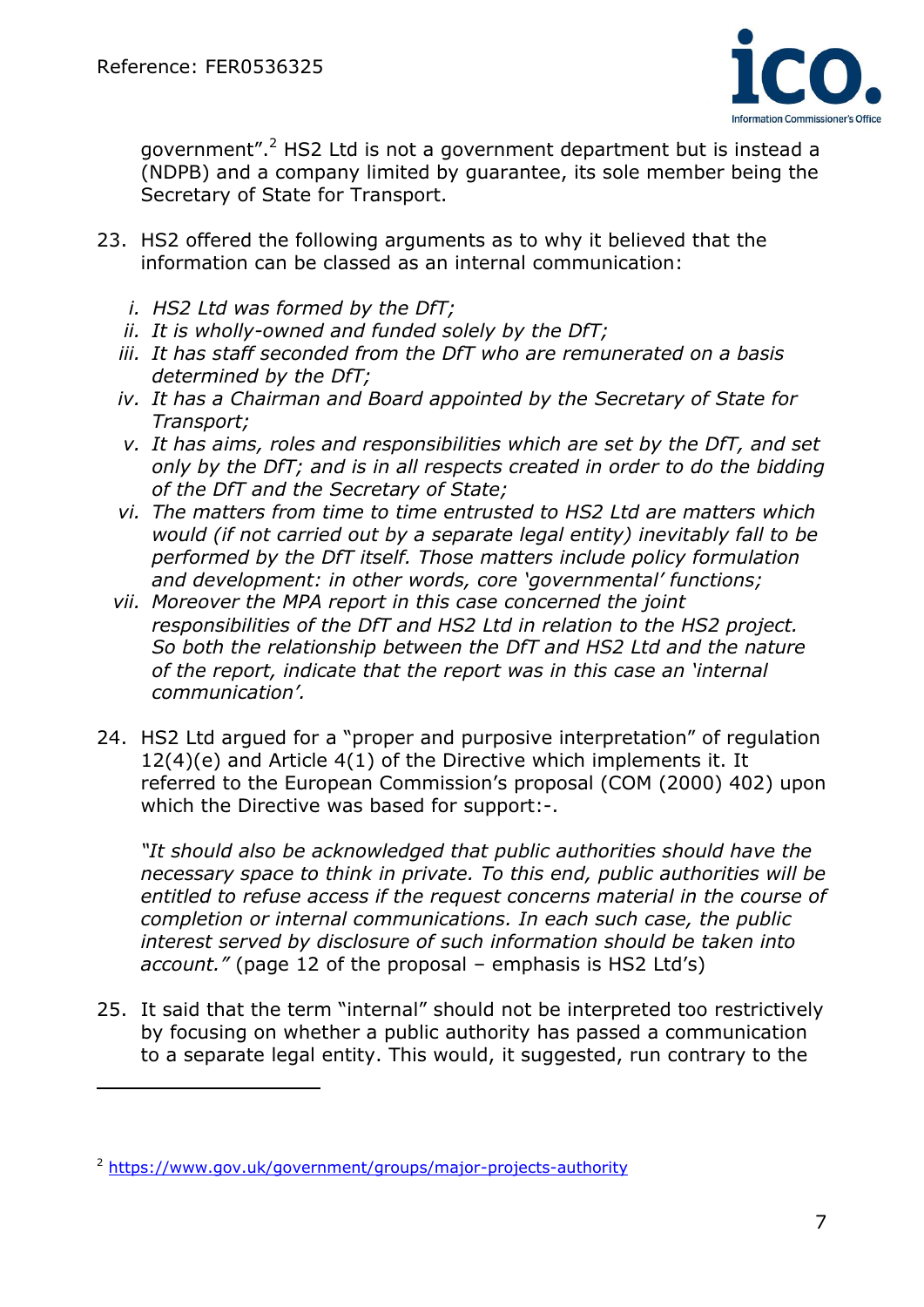

general preference for autonomous and uniform definitions within EU instruments and would result in the nature of government structure in a member state governing whether or not the exception could be engaged. Instead, it said that the question of whether or not a communication was internal should focus upon whether or not the communication took place within the public authority's "private space" for deliberation.

- 26. Essentially, an internal communication is a communication that stays within one public authority. Once a communication has been sent to someone outside the authority, it will generally no longer be internal. One exception is communications between government departments as this is specifically provided for in regulation 12(8) of the EIR. However the Commissioner's long established view is that communications between a government department and a NDPB or a wholly owned company are not internal communications. This is because these organisations are separate legal entities. They are set up precisely to act independently from government and at arms' length from Ministers.
- 27. The Commissioner accepts to an extent the point made by HS2 Ltd that Member states with complex government structures should not be disadvantaged by being unable to rely on the exception for communications between departments. For this reason the Commissioner accepts that 12(4)(e) can for instance be applied to communications between a government department and an Executive Agency. However, the Commissioner does not accept that this principle can be applied to communications with an organisation which has been specifically placed outside of government by virtue of its designation as an NDPB.
- 28. The Commissioner also finds support for this view in the findings of the First-tier Tribunal (Information Rights) in *Defra v Information Commissioner and Portmann (EA/2012/0105)*. In that case the Tribunal found that communications between the Department for Environment, Food and Rural Affairs (Defra) and the Marine Management Organisation, a NDPB sponsored by Defra, could not be classed as internal communications:

*"We agree with the Commissioner that these considerations do not suffice to render the communications 'internal', particularly given the need to interpret the exceptions under the EIR restrictively…the MMO was deliberately established as a non-departmental public body rather than as a departmental one, or a government agency. We disagree with Defra's submission that it would be a strange outcome if the result of a change in the machinery of Government were to have the effect of rendering formerly 'internal' communications 'external' when in*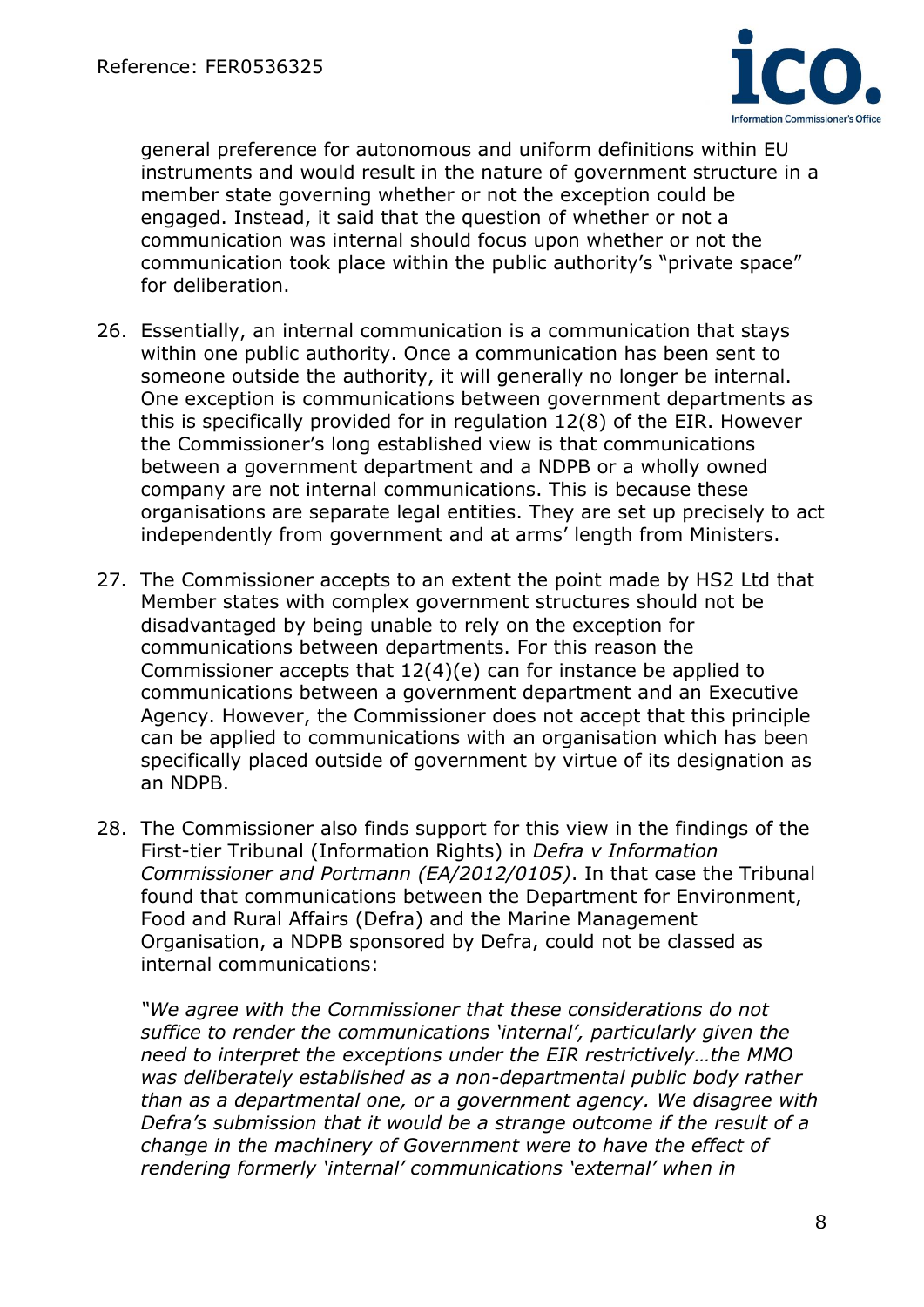

*substance the nature of the dialogue between the parties was materially unaltered. The 'change in machinery' was far wider than simply renaming the MFA the MMO. The MMO has separate accountability and can be called before a select committee for example. If Parliament had intended a non-departmental public body in general, or the MMO specifically, to be included within the definition in regulation 12(8) EIR as to the extent of 'internal' in the governmental context it would have done so in the framing of the regulations or by amending them at a later date. This is entirely consistent with the sea change brought about by the introduction of the Freedom of Information Act 2000 and the EIR."<sup>3</sup>*

29. For these reasons the Commissioner finds that in the circumstances of this case regulation 12(4)(e) is not engaged.

 $\overline{a}$ 

 $3$  Defra v Information Commissioner (EA/2012/0105), para. 26.